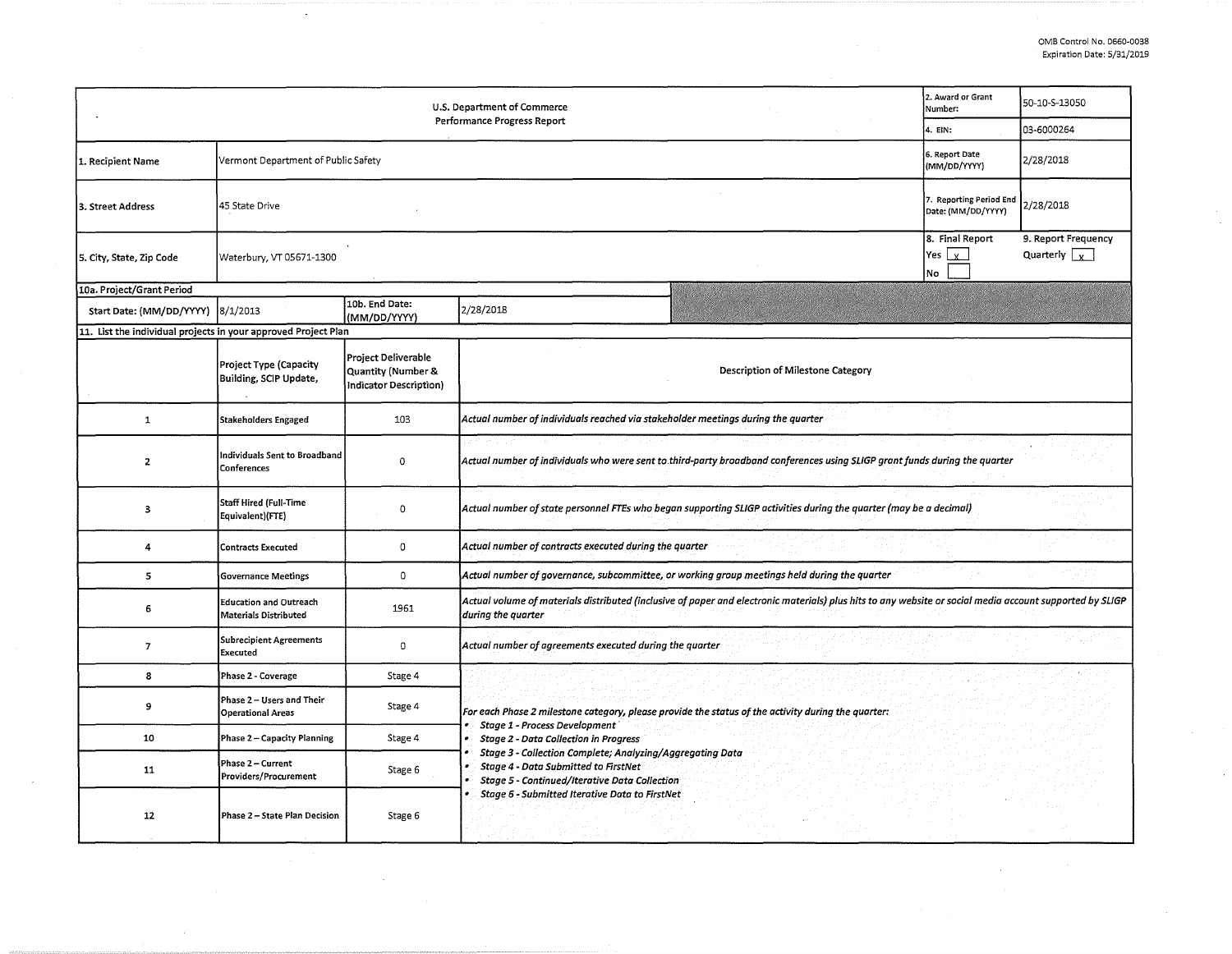11a. Describe your progress meeting each major activity/milestone approved in the Baseline Report for this project; any challenges or obstacles encountered and mitigation strategies you have employed; planned major activit the next quarter; and any additional project milestones or information.

In the final two months of the SLIGP 1.0 grant cycle, work was concentrated on organizing and conducting regional meetings in Vermont to allow the public safety community to directly ask questions of FirstNet and AT&T repr the build-out in Vermont. Seven regional meetings were planned in cooperation with FirstNet. Three of the meetings were completed in the grant period. DPS hosted informational meetings in the central, west, and southwest r state. The remaining meetings are scheduled for March and April.

11b. If the project team anticipates requesting any changes to the approved Baseline Report in the next quarter, describe those below. Note that any substantive changes to the Baseline Report must be approved by the Depart Commerce before implementation.

No changes are anticipated at this time.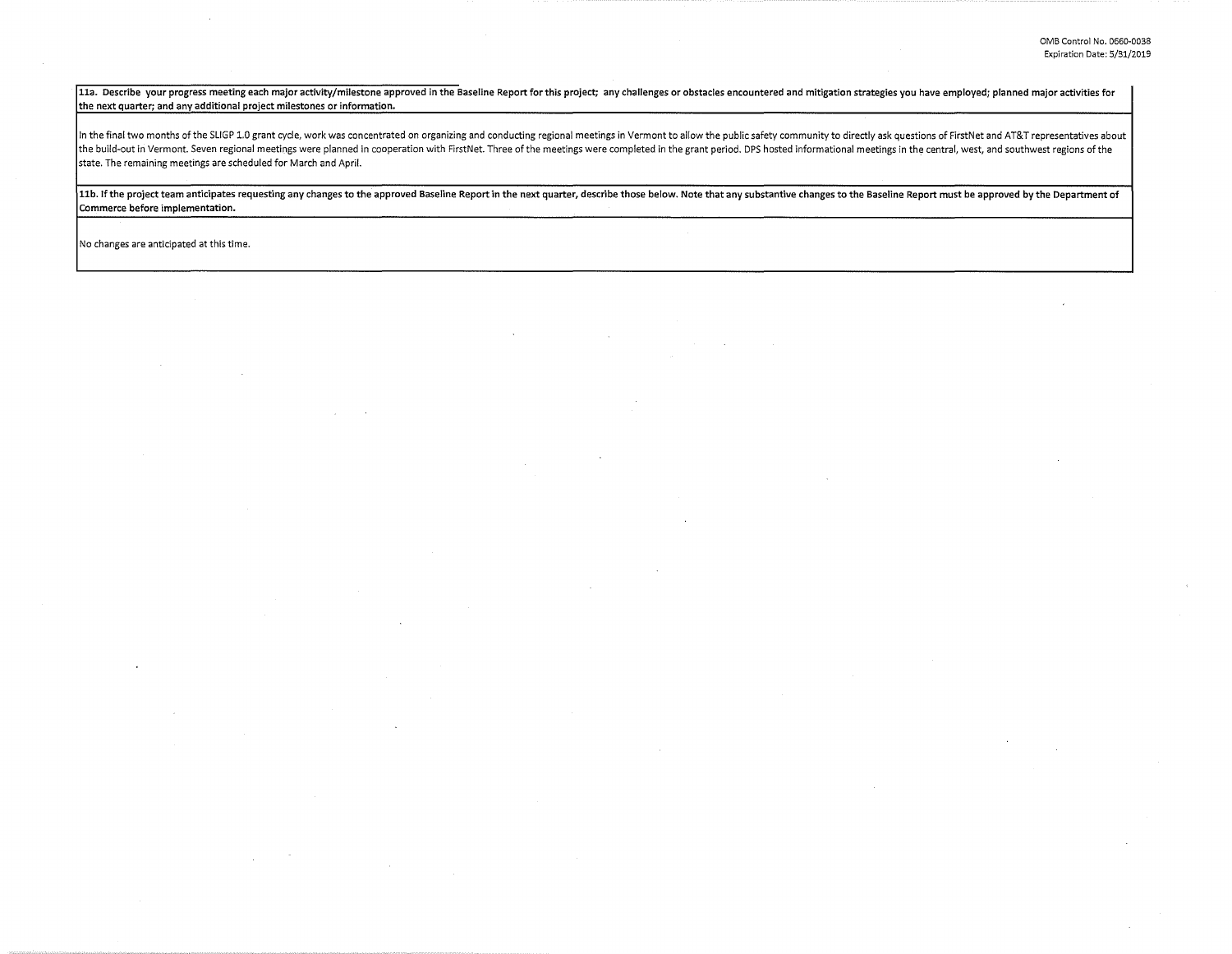$\sim 100$ 

| 11c. Provide any other information that would be useful to NTIA as it assesses this project's progress.                                                    |                                     |                            |                                                                       |                                                                                                        |                               |                   |                 |                                         |                                                                 |  |
|------------------------------------------------------------------------------------------------------------------------------------------------------------|-------------------------------------|----------------------------|-----------------------------------------------------------------------|--------------------------------------------------------------------------------------------------------|-------------------------------|-------------------|-----------------|-----------------------------------------|-----------------------------------------------------------------|--|
| None at this time.                                                                                                                                         |                                     |                            |                                                                       |                                                                                                        |                               |                   |                 |                                         |                                                                 |  |
| 11d. Describe any success stories or best practices you have identified. Please be as specific as possible.                                                |                                     |                            |                                                                       |                                                                                                        |                               |                   |                 |                                         |                                                                 |  |
| None at this time.                                                                                                                                         |                                     |                            |                                                                       |                                                                                                        |                               |                   |                 |                                         |                                                                 |  |
| 12. Personnel                                                                                                                                              |                                     |                            |                                                                       |                                                                                                        |                               |                   |                 |                                         |                                                                 |  |
| 12a. If the project is not fully staffed, describe how any lack of staffing may impact the project's time line and when the project will be fully staffed. |                                     |                            |                                                                       |                                                                                                        |                               |                   |                 |                                         |                                                                 |  |
| N/A                                                                                                                                                        |                                     |                            |                                                                       |                                                                                                        |                               |                   |                 |                                         |                                                                 |  |
| 12b. Staffing Table - Please include all staff that have contributed time to the project. Please do not remove individuals from this table.                |                                     |                            |                                                                       |                                                                                                        |                               |                   |                 |                                         |                                                                 |  |
| Job Title                                                                                                                                                  | FTE%                                |                            |                                                                       |                                                                                                        | Project (s) Assigned          |                   |                 |                                         | Change                                                          |  |
| IT Project Manager IV                                                                                                                                      | $\circ$                             |                            |                                                                       | Managing Education and Outreach, Project Management of SLIGP, and contractor/sub-contractor management |                               |                   |                 |                                         | Permanently Vacant<br>New Position title added<br>in April 2016 |  |
| FirstNet Outreach Manager                                                                                                                                  | 100                                 |                            |                                                                       | Managing Education and Outreach, Project Management of SLIGP, and contractor/sub-contractor management |                               |                   |                 |                                         |                                                                 |  |
| Project Manager                                                                                                                                            | 0                                   |                            | Temporary 100% FTE-Not to exceed 1,280 hours (State Funded Personnel) |                                                                                                        |                               |                   |                 |                                         |                                                                 |  |
| Project Manager                                                                                                                                            | 0                                   |                            | Temporary 100% FTE-Not to exceed 1,280 hours (State Funded Personnel) |                                                                                                        |                               |                   |                 |                                         |                                                                 |  |
| Project Manager                                                                                                                                            | $\Omega$                            |                            | Temporary 100% FTE-Not to exceed 1,280 hours (State Funded Personnel) |                                                                                                        |                               |                   |                 |                                         |                                                                 |  |
| 13. Subcontracts (Vendors and/or Subrecipients)                                                                                                            |                                     |                            |                                                                       |                                                                                                        |                               |                   |                 |                                         |                                                                 |  |
| 13a. Subcontracts Table - Include all subcontractors. The totals from this table must equal the "Subcontracts Total" in Question 14f.                      |                                     |                            |                                                                       |                                                                                                        |                               |                   |                 |                                         |                                                                 |  |
| Name                                                                                                                                                       |                                     | <b>Subcontract Purpose</b> | Type<br>(Vendor/Subrec.)                                              | RFP/RFQ Issued (Y/N)                                                                                   | Contract<br>Executed<br>(Y/N) | <b>Start Date</b> | <b>End Date</b> | <b>Total Federal Funds</b><br>Allocated | <b>Total Matching Funds</b><br>Allocated                        |  |
| AppGeo                                                                                                                                                     | GIS Services and Technical advising |                            | <b>GIS Vendor</b>                                                     | Υ                                                                                                      | Y                             | 9/1/2015          | 10/30/2015      |                                         | \$25,773.98                                                     |  |
| Televate                                                                                                                                                   | Technical support and advising      |                            | Personal Services<br>Contract                                         | Y                                                                                                      | Υ                             | 3/1/2017          | 12/31/2017      | \$90,000.00                             |                                                                 |  |
|                                                                                                                                                            |                                     |                            |                                                                       |                                                                                                        |                               |                   |                 |                                         |                                                                 |  |
| 13b. Describe any challenges encountered with vendors and/or subrecipients.                                                                                |                                     |                            |                                                                       |                                                                                                        |                               |                   |                 |                                         |                                                                 |  |
|                                                                                                                                                            |                                     |                            |                                                                       |                                                                                                        |                               |                   |                 |                                         |                                                                 |  |
| N/A                                                                                                                                                        |                                     |                            |                                                                       |                                                                                                        |                               |                   |                 |                                         |                                                                 |  |

 $\sim$ 

 $\sim$ 

 $\sim$